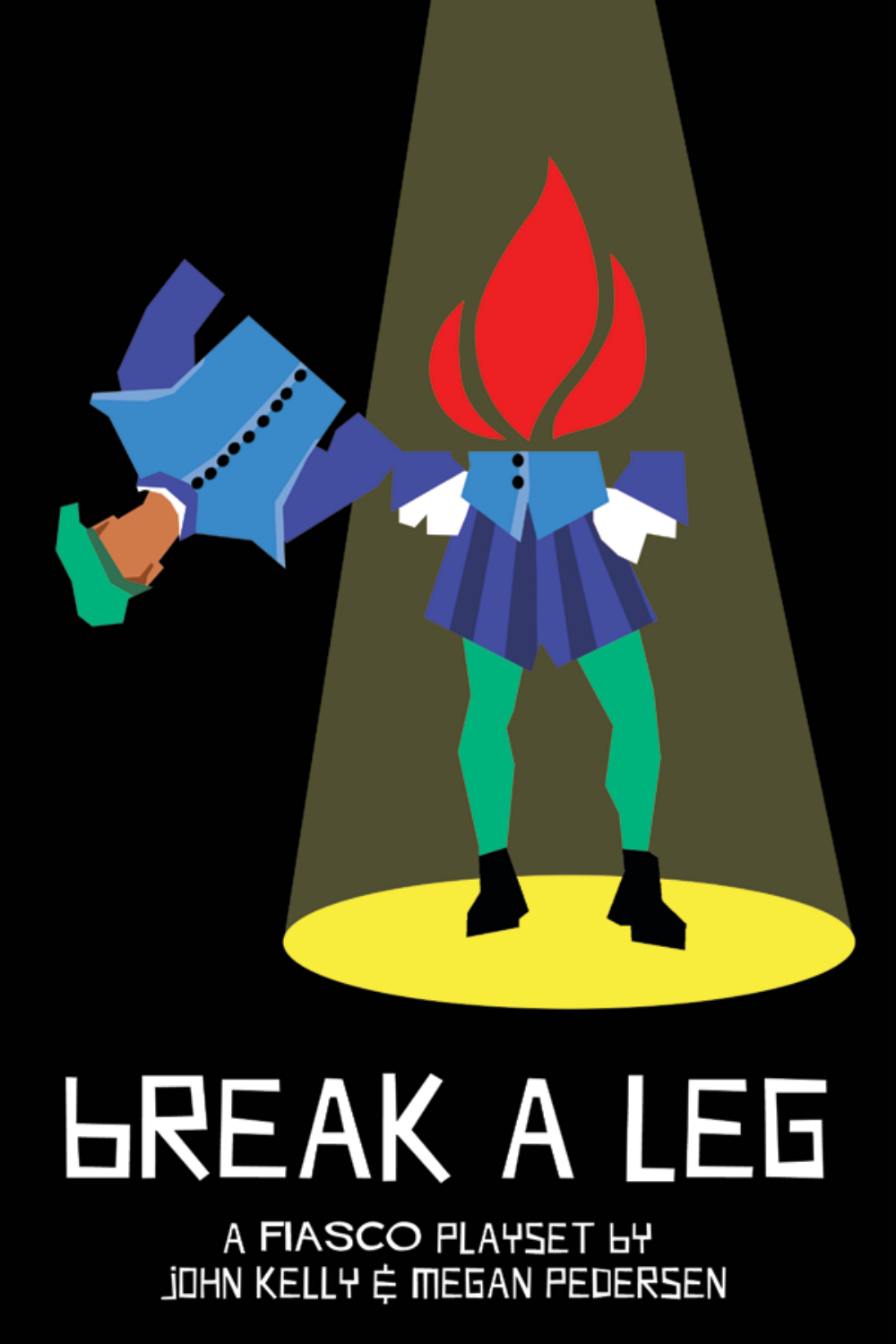## MP01 BREAK A LEG

#### **CREDITS**

Written by Megan Pedersen and John Kelly Edited by Jason Morningstar and Steve Segedy Cover art by Jason Morningstar *Break A Leg* was Playset of the Month, June 2011

## BOILERPLATE

This Playset is an accessory for the *Fiasco* role-playing game by Bully Pulpit Games.

This Playset is copyright 2011 by Megan Pedersen and John Kelly. *Fiasco* is copyright 2009 by Jason Morningstar. All rights are reserved.

For more information about *Fiasco* or to download other Playsets and materials, visit<www.bullypulpitgames.com>.

If you'd like to create your own Playset or other *Fiasco*-related content, we'd like to help. Write us at [info@bullypulpitgames.com.](mailto:info%40bullypulpitgames.com?subject=)



"When you play, play *hard*." - Theodore Roosevelt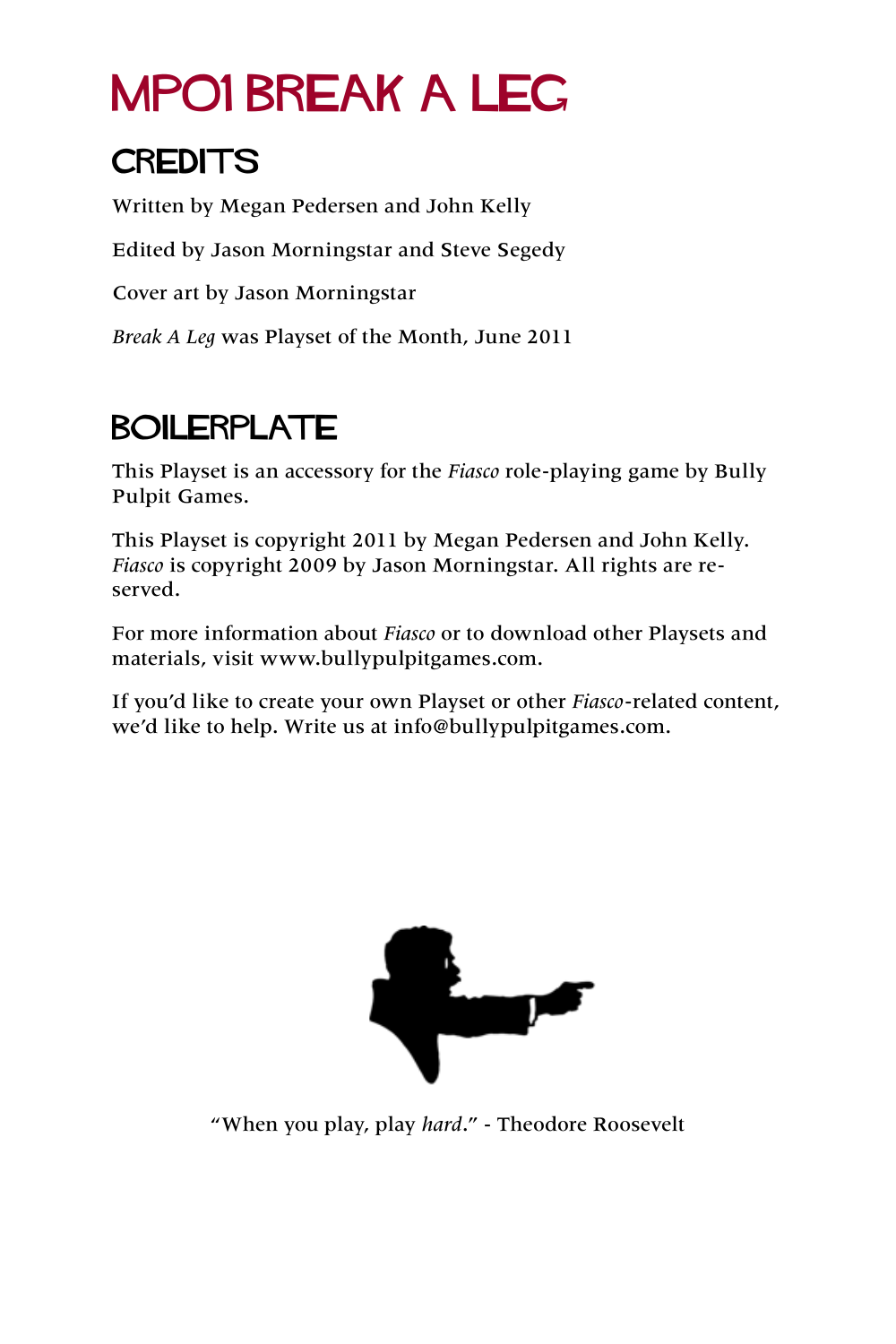## THE SCORE

#### ALL THE WORLD'S A FRICKIN' STAGE

The director slept with half the cast, your lighting designer is homicidal and that bastard from the Daily News just panned the show in his column. You'll be lucky on opening night if the cast remembers their lines, nobody mentions the Scottish Play and the scenery doesn't fall down mid-performance. But hey, the art is all that's important, right?

*Break A Leg!* is a tribute to the grand traditions and superstitions of the Theatre **–** from the casting couch to the Great White Way.

#### MOVIE NIGHT

*Waiting for Guffman, Slings & Arrows, Extras, Noises Off, An Awfully Big Adventure*

#### A SPECIAL NOTE

Special thanks to all the theatres we have worked at over the years that have given us inspiration for this Playset. Almost everything in here may have actually happened to one or both of us during our time working onstage and backstage, including the big box of swords with no lock on it and the severed finger.

Also thanks to one particular production of Uncle Vanya and to the theater departments at Columbia College and Northwestern University for twisting us into the thespians we are today.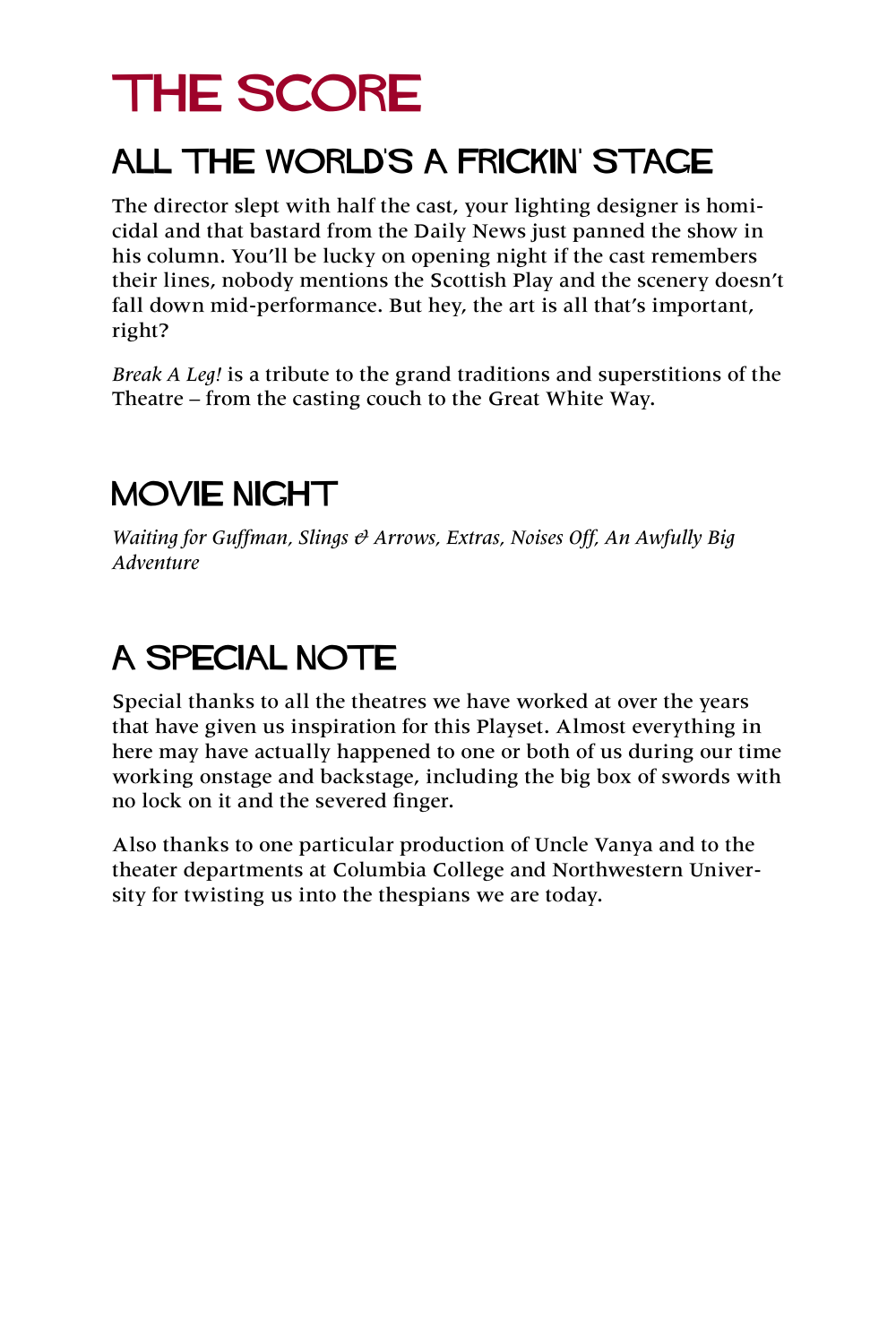# relationships...

#### 1 FAMILY

- $\lceil \cdot \rceil$  "We are show people!"
- $\Gamma$  "Apparently they're cousins but don't mention it."
- $\Gamma$  Current semi-legal partners
- **::** Not-so-current spouses
- $\mathbb{E}$  Might as well be family
- **1** Parent and child

## 2 WORK

 $\cdot$  "We're both wearing black and wearing headsets. So no, we're not actors, but thanks for asking."

- $\Gamma$  Actor and inferior actor
- $\Gamma$  Artistes
- $::$  Director and functionary (playwright, cast, crew, designer)
- $\mathbb{E}$  Co-producers
- **1**: "Volunteers"

#### 3 FRIENDSHIP

- $\lceil \cdot \rceil$  For the good of the production
- $\Gamma$  Drinking buddies
- $\Gamma$  Best worst friends
- **::** 'Til the bitter end
- $\mathbb{E}$  User and used
- **11** "We're friends? News to me, but if she says so..."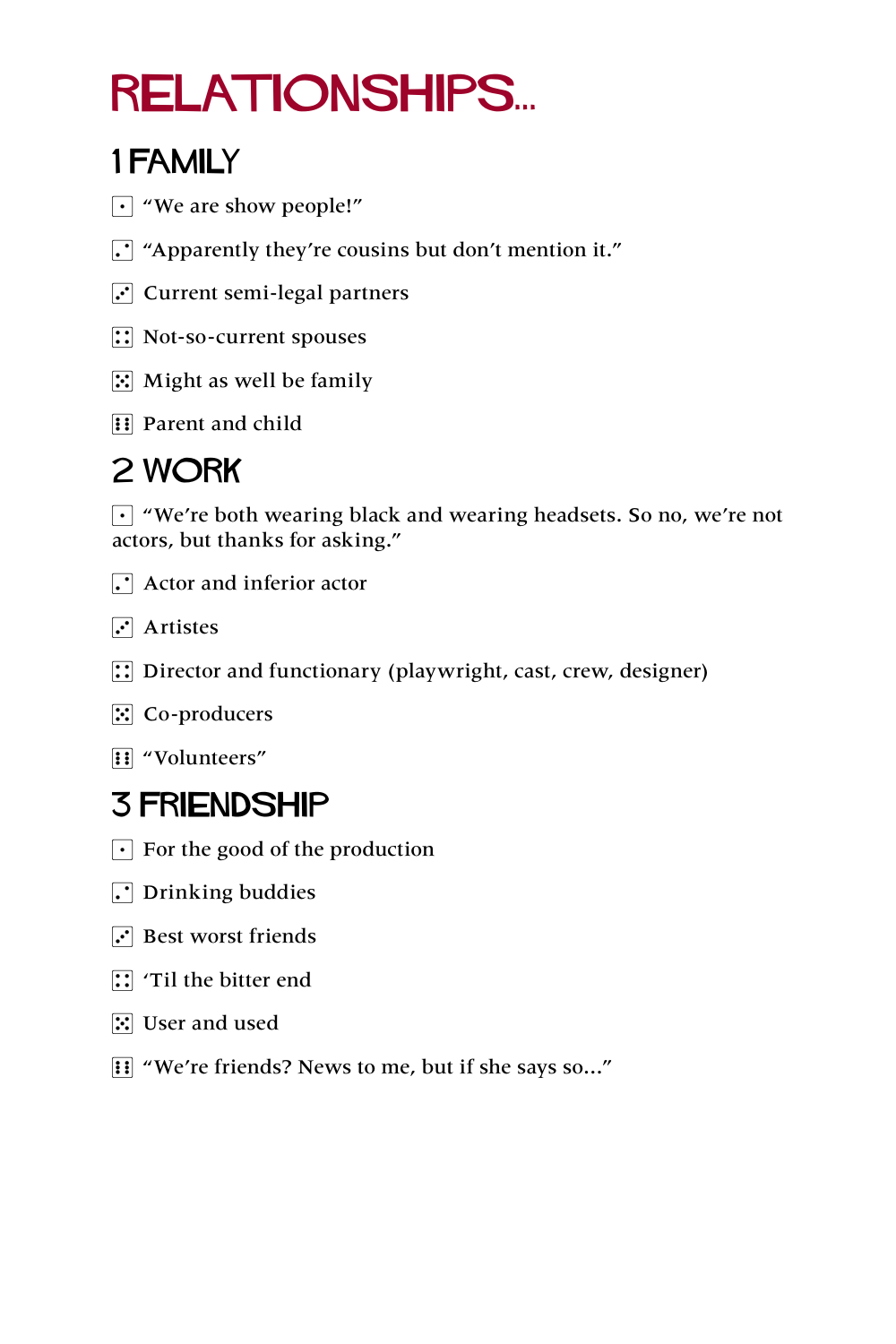#### 4 ROMANCE

- $\lceil \cdot \rceil$  Showmance!
- $\Gamma$  Director and most recent conquest
- $\overline{3}$  Thespian and non-thespian
- **1**: "It's just a crush. Nothing serious."
- $\mathbb{E}$  Secret lovers
- $\mathbf{F}$  One night stand

#### 5 HISTORY

- $\cdot$  Went to school together
- $\cdot$  Bad (stage) blood
- $\ddot{\cdot}$  Former theatrical business partners
- **1**: Former child actors
- E "We've never met, but our reputations precede us."
- **11** "You'll remember me when I'm famous, bitches!"

#### 6 COMMUNITY

- $\lceil \cdot \rceil$  Alcoholic and sponsor
- $\Gamma$  Dubious side project
- $\overline{3}$  Diva and ingénue
- $\boxed{\therefore}$  Bitter rivals
- $\mathbb{E}$  Community theatre/summer stock players
- **1** Mentor and protégé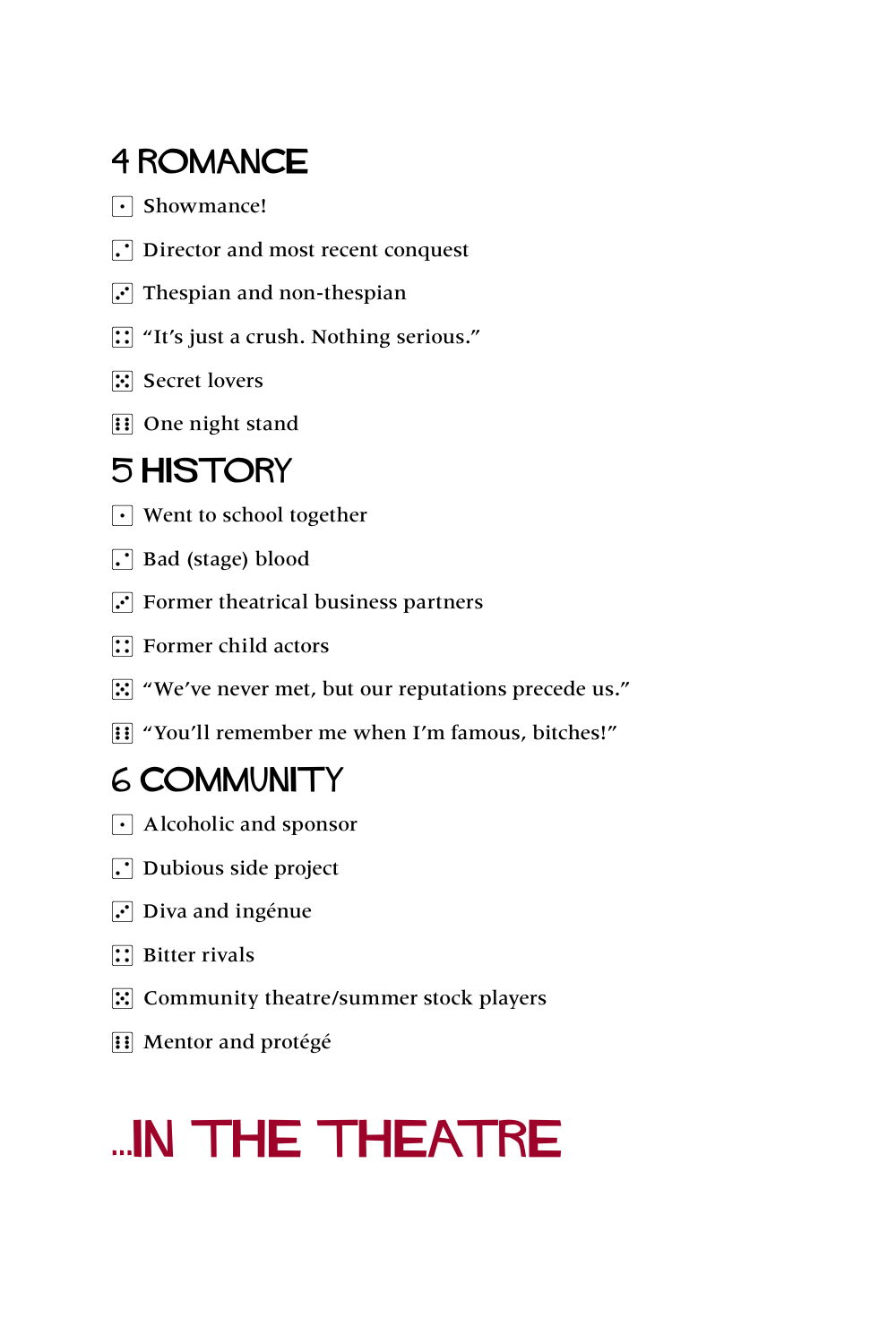## NEEDS...

## 1 TO GET LAID

- $\lceil \cdot \rceil$  ...once a show, every show
- $\Gamma$  …to show everyone who is boss
- $\boxed{\cdot}$  ...to get the part
- $\boxed{\therefore}$  ...to maintain your reputation
- $\mathbb{E}$  ... for the first time
- **1** …to come out of the closet

## 2 TO GET REVENGE

- $\lceil \cdot \rceil$  ...for being passed over
- $\cdot$  ...by sabotaging the show
- $\ddot{\cdot}$  ... for the humiliation you suffer daily
- $\mathbb{R}$  ...on the one who broke your heart
- $\mathbb{E}$  ... for your misspelled name in the fucking program
- **1** …on the director

#### 3 TO GET MORE REVENGE

- $\lceil \cdot \rceil$  ...on the actor who can never find her light
- $\cdot$  ...on the playwright that keeps cutting your scenes
- $\ddot{\cdot}$  ...on that wealthy patron who thinks they call the shots
- $\boxed{\therefore}$  ...on that one particular reviewer
- **F.** ...on the bastards who won't cut your check

**11** ...on the small-minded people who don't appreciate innovative, quality theatre when they see it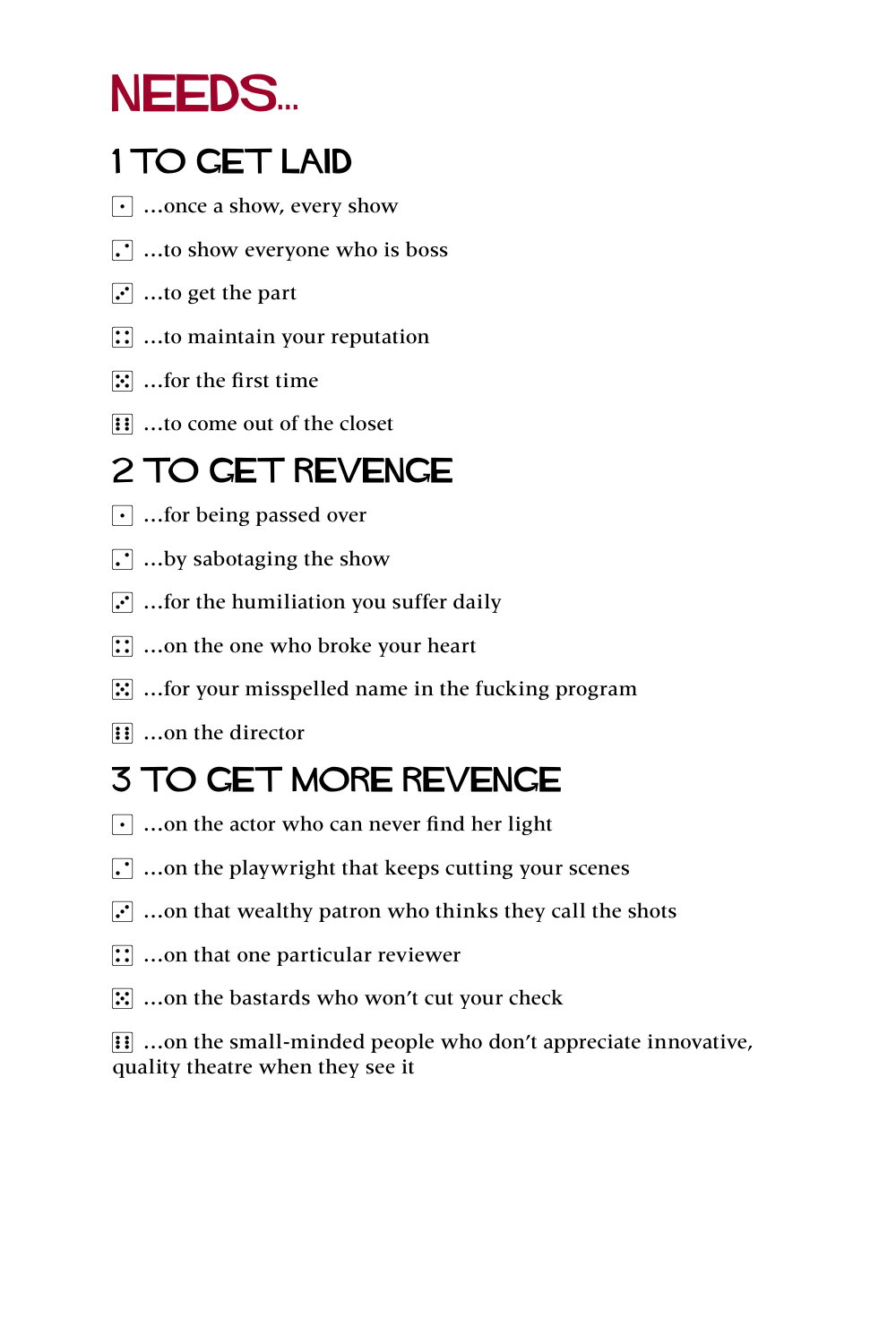#### 4 TO GET FAMOUS

- $\lceil \cdot \rceil$  ... because this is your moment and you deserve it
- $\Gamma$  …and prove the doubters wrong
- $\ddot{\mathbf{3}}$  ...so you can finally make real art
- $\boxed{::}$  ...so your parents will accept you
- 5 …so that everyone knows your name **–** *Fame!*
- **11** ...to be just like [insert famous person here]

#### 5 TO GET OUT

- $\lceil \cdot \rceil$  ... of this terrible show
- $\Gamma$  ... of this terrible career
- $\ddot{\cdot}$  ... of this terrible town
- $\boxed{\therefore}$  ... of this terrible contract
- $\mathbb{E}$  ... of this terrible relationship
- **1** …of this terrible costume

#### 6 TO GET RESPECT

- $\lceil \cdot \rceil$  ... from everyone, by doing this role justice
- $\Gamma$  ... from everyone, by atoning for a dreadful mistake
- $\overline{3}$  ... for yourself, by finally treading the boards
- $\boxed{\therefore}$  ... from the press, by getting a good review
- $\mathbb{E}$  ... or not, either way, this is art so who cares?
- **11** …because you'll die without it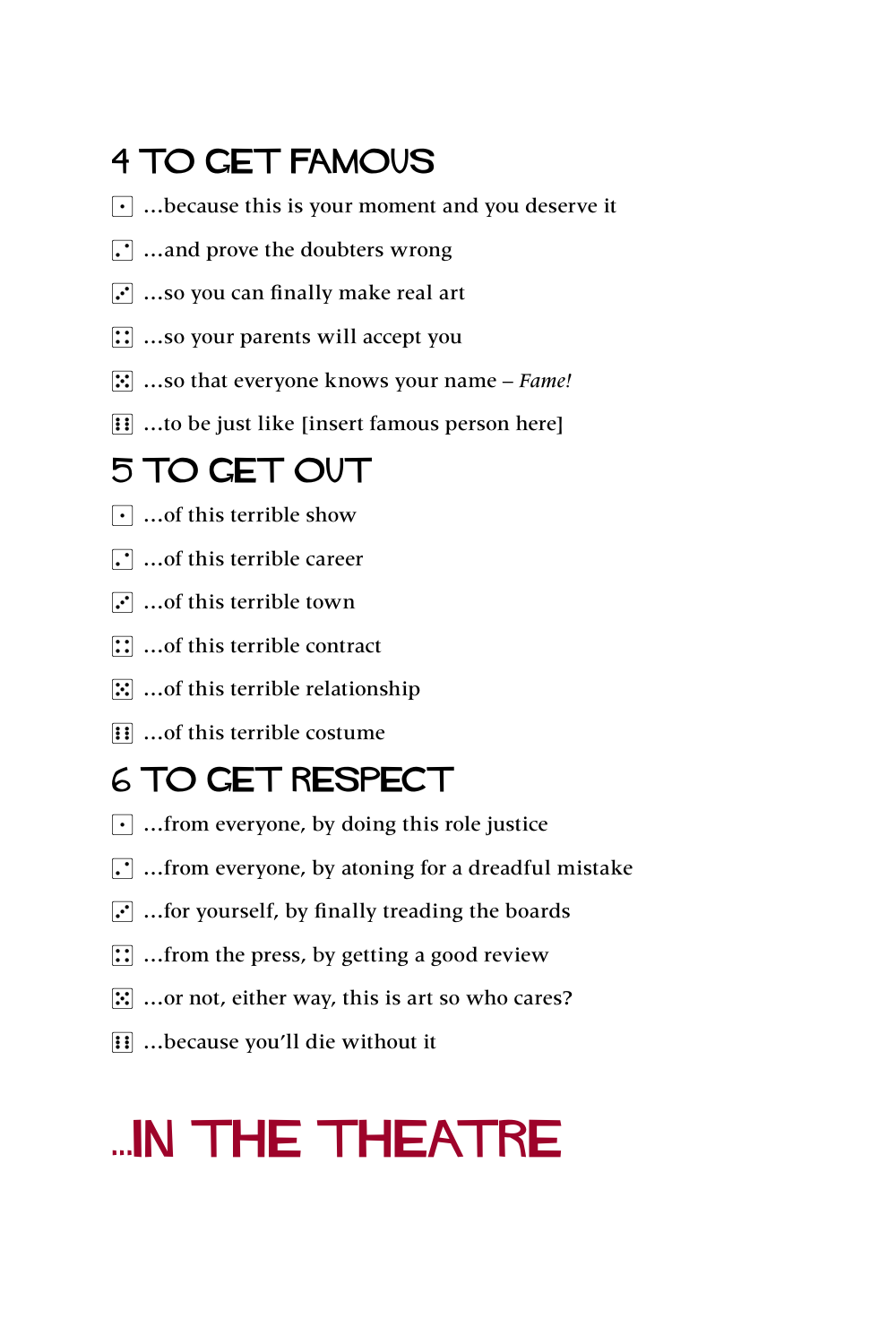## LOCATIONS...

#### 1 FRONT OF HOUSE

- $\lceil \cdot \rceil$  Box office
- $\Box$  Cash bar
- $\overline{|\cdot|}$  Lobby
- $\boxed{\therefore}$  Atop the marquee
- **3** Bathroom
- **1**: General admission seating

#### 2 BACKSTAGE

- $\lceil \cdot \rceil$  The grid (rafters above the stage)
- **Dressing rooms**
- $\Gamma$  Tech booth
- $\boxed{\therefore}$  Prop room
- **जिले Green room**
- **1** Director's office

#### 3 THE NEIGHBORHOOD

- $\lceil \cdot \rceil$  Parking lot and valet stand
- $\Gamma$  Convenience store
- $\overline{3}$  Back alley, marked with a warning
- $\boxed{\therefore}$  Smoky stairwell
- $\boxed{5}$  Thrift shop
- **1**: The dealer's house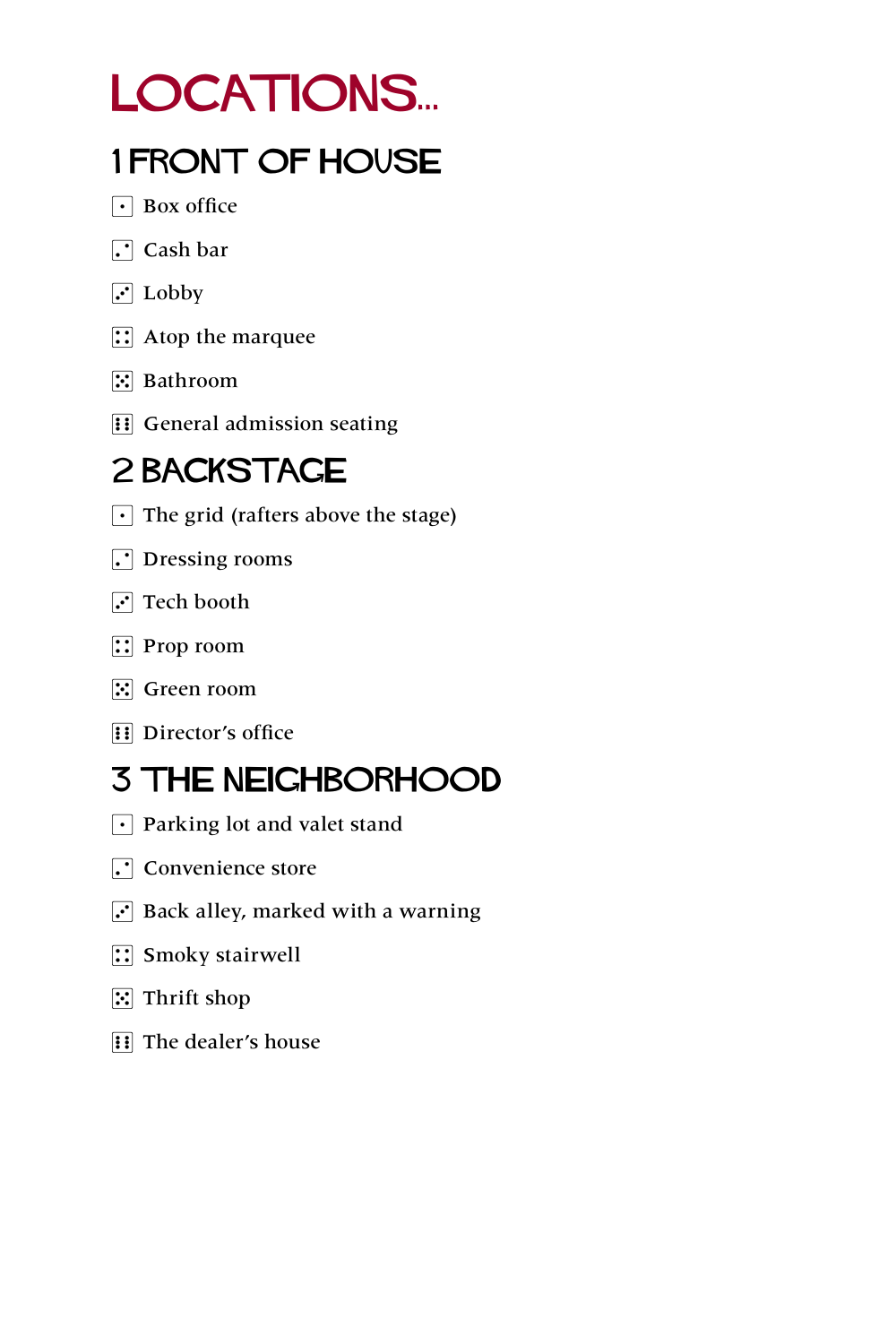## 4 PLACE TO CRASH

- $\lceil \cdot \rceil$  Tiny studio apartment
- $\Gamma$  Van parked behind the theatre
- $\overline{S}$  Your parent's house
- $\boxed{\therefore}$  Four bedrooms, seven people, no problem
- $\mathbb{E}$  A greasy couch
- **1** "How did you afford this place?"

#### 5 MICHELLE'S TAVERN

- $\lceil \cdot \rceil$  Out front with the smokers
- $\cdot$  Under a table, accidentally or on purpose
- $\cdot$  Bathroom, with or without sex currently happening
- **1** Behind the Golden Tee machine
- E "Holy shit, there's more tequila back here!"
- **1** The techie table

#### 6 CAST PARTY

- $\lceil \cdot \rceil$  The director's loft apartment
- $\Gamma$  High end nightclub called KNOLL
- $\overline{3}$  The Chicken Hut
- $\boxed{::}$  A muddy field off County Road Sixteen
- 5 Grover Cleveland High School
- **11 Somebody's too-small apartment**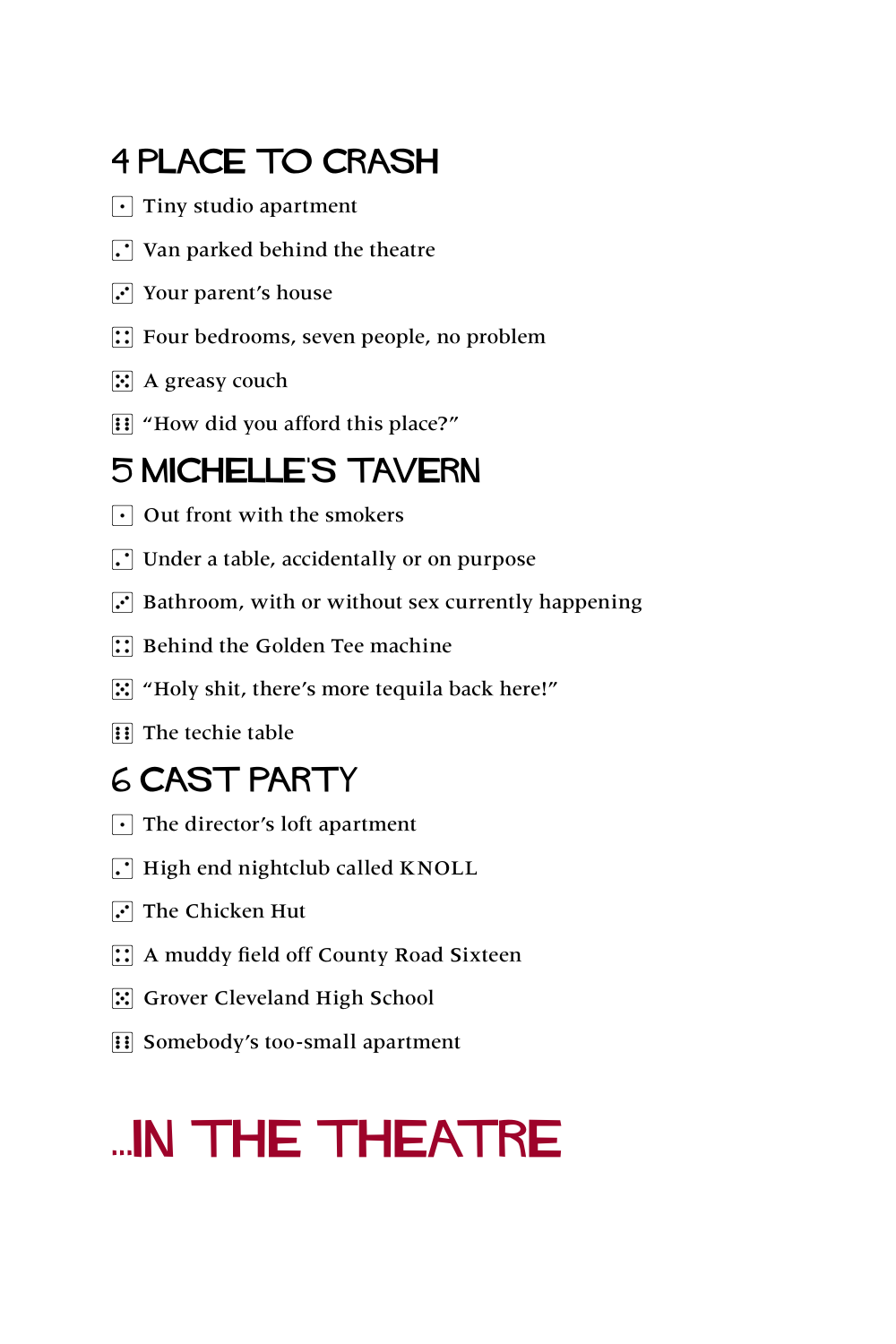## OBJECTS...

#### 1 PROPS

- $\lceil \cdot \rceil$  Antique wheelchair
- $\cdot$  Porcelain Buddha statue that must be smashed on stage nightly
- $\overline{3}$  Alcohol—lots and lots of alcohol
- $\boxed{::}$  Live animal
- $\mathbb{E}$  Human skull
- **FI** Two hundred highly flammable Christmas trees

#### 2 WEAPONS

- $\lceil \cdot \rceil$  A revolver loaded with blanks
- $\cdot$  A big box of swords with no lock on it
- 3 A *totally safe* grenade
- $\therefore$  Gloves with claws, stolen from a touring production of *Cats*
- $\mathbb{E}$  Nunchucks
- 6 Anti-aircraft gun left over from a production of *Mister Roberts*

#### 3 TECHNICAL

- $\lceil \cdot \rceil$  Poorly-wired lighting instrument
- $\Gamma$  Sandbag
- $\cdot$  Glow tape—lots and lots of glow tape
- $\boxed{\therefore}$  Trap door
- $\mathbb{E}$  Rain machine
- **11** Giant red fire-retardant teaser curtain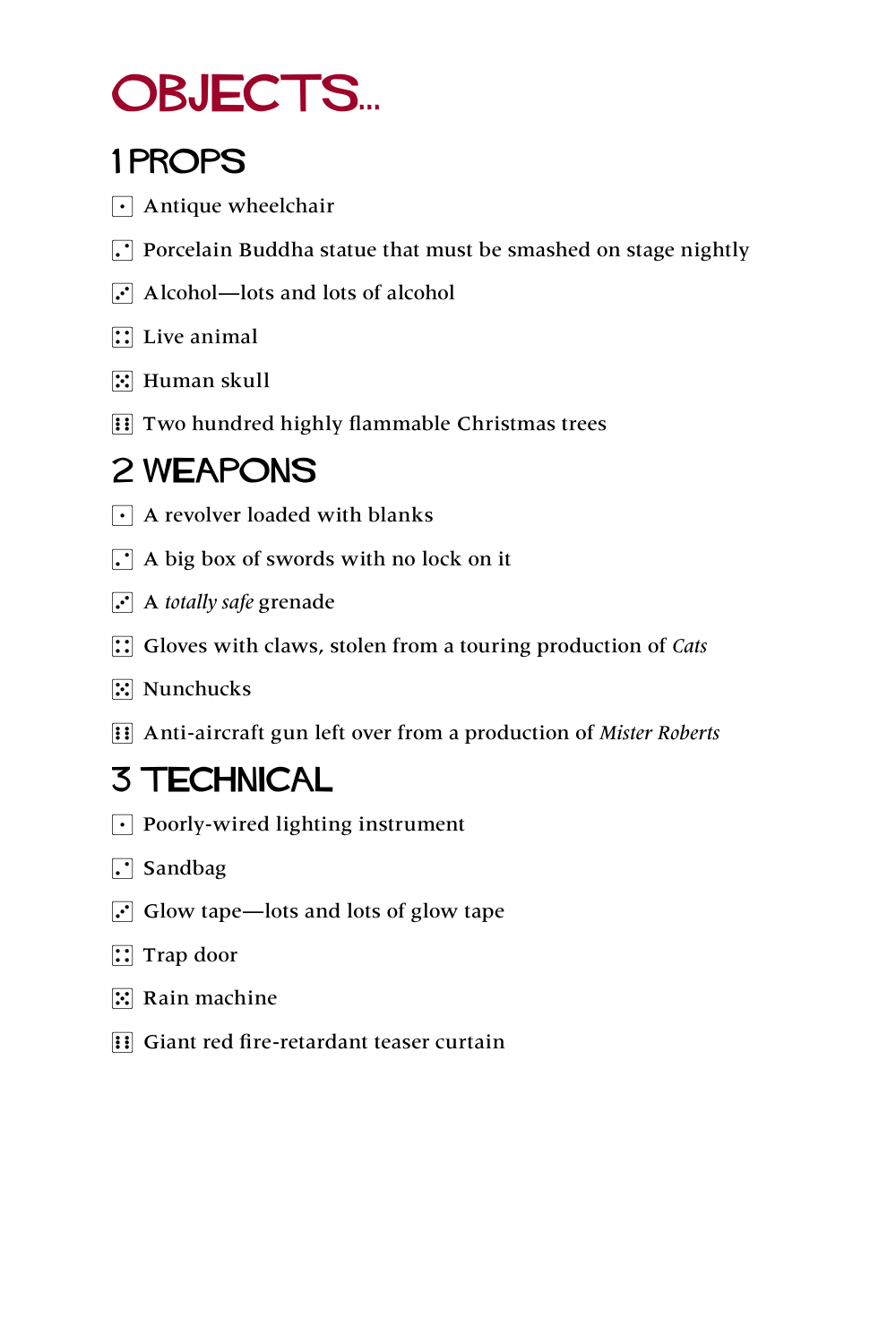#### 4 DUBIOUS

- $\lceil \cdot \rceil$  The community marijuana stash
- $\cdot$  A sex DVD starring someone in the cast
- $\overline{3}$  A severed finger
- $\boxed{::}$  **PUBLIC SAFETY CONDEMNED notice**
- $\mathbb{E}$  Pregnancy test
- **13 Secret shrine to Julie Taymor**

#### 5 VALUABLE

- $\lceil \cdot \rceil$  The next show's unreleased cast list
- $\Gamma$  Keys to the theatre
- $\Gamma$  Director's mobile phone number
- $\mathbb{R}$  Stage manager's prompt book
- $\mathbb{E}$  Bad review, as yet unpublished
- **Filled The real reason the last actor quit**

#### 6 SENTIMENTAL

- $\lceil \cdot \rceil$  Stephen Sondheim's autograph
- $\Gamma$  Tear-stained love letter
- $\Gamma$  Security blanket
- $\therefore$  A director's moment of kindness, captured on film
- $\boxed{5}$  Flowers from opening night
- **11 Somebody else's Tony award**